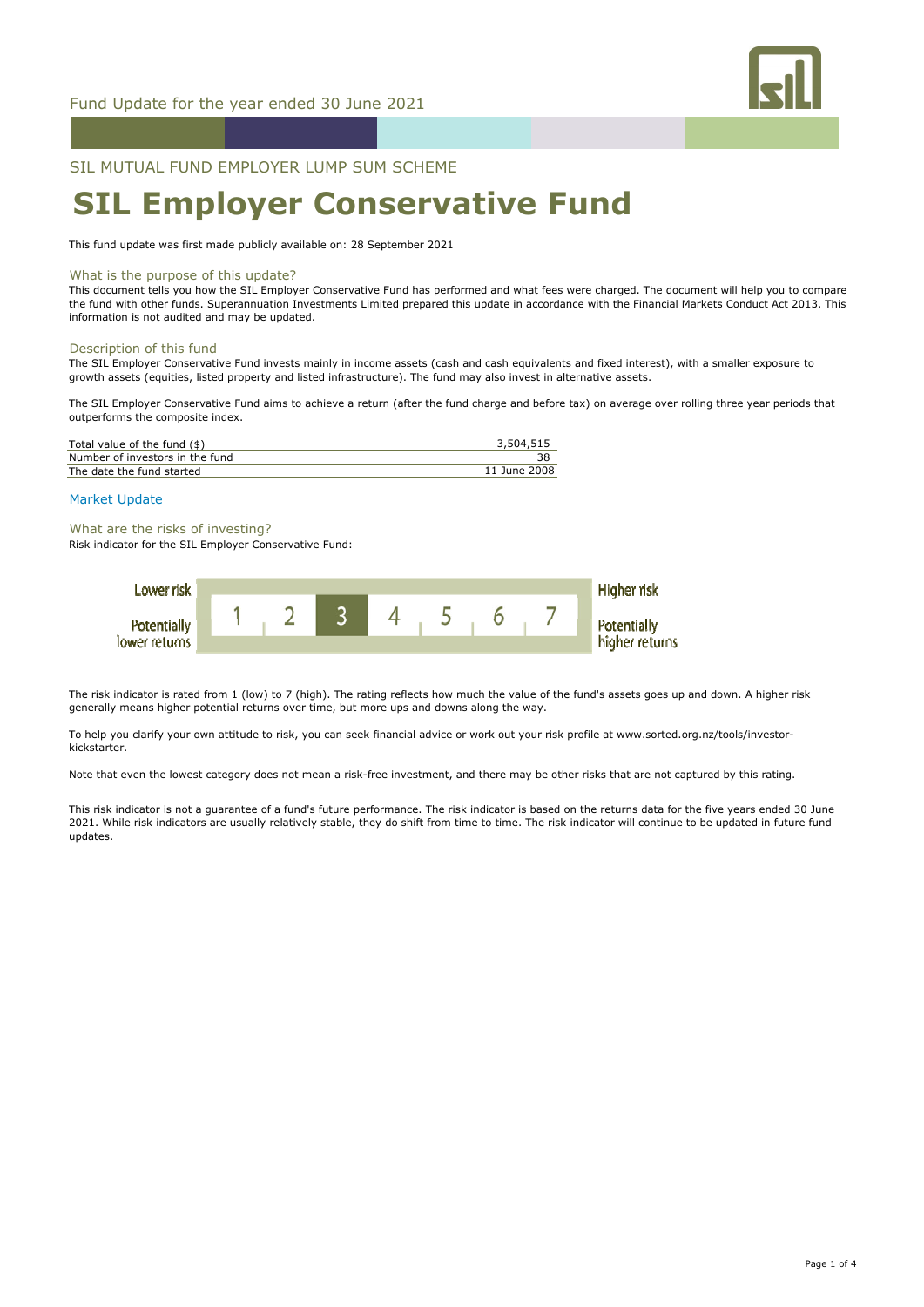# How has the fund performed?

|                                                    | Average over past |           |
|----------------------------------------------------|-------------------|-----------|
|                                                    | five years        | Past year |
| Annual return                                      |                   |           |
| (after deductions for fund charges and tax)        | 3.82%             | 5.35%     |
| Annual return                                      |                   |           |
| (after deductions for fund charges but before tax) | 4.60%             | 5.80%     |
| Market index annual return                         |                   |           |
| (reflects no deduction for fund charges and tax)   | 4.91%             | 5.01%     |

The market index annual return is calculated using the target investment mix and the indices of each asset class. The composition of the market index for this fund changed on 15 October 2020 due to a change in the underlying index for the New Zealand fixed interest asset class, and on 28 June 2021 due to a change in the target investment mix and the underlying index for the international fixed interest asset class.

Additional information about the market index is available in the statement of investment policy and objectives on the scheme register at www.disclose-register.companiesoffice.govt.nz.

#### 14% 12% 11.48% Fund annual return (after 10% deductions for 8.76% fund charges and Annual return **Annual return** 8.05% tax) 7.79% 8% 6.89% 7.18% 7.24% 6.11% 5.87% Market index 6% 5.05% annual return (reflects no 4.55% 4.67% 4.33% 4.02% 。<br>3.96% deduction for 4.04% 4% 3.41% fund charges and 3.30% 3.02% 2.72% tax) 2.37% 1.78% 2% 0% -31/03/2015 1 31/03/2013 33 103/2014 31/03/2016 3 1/03/2017 31/03/2018 31/03/2019 3 21/03/2020 3 31/03/2021 Average annual return for the last 10 years

# **Annual return graph**

This shows the return after fund charges and tax for each year of the last 10 years ending 31 March. The last bar shows the average annual return for the last 10 years, up to 30 June 2021.

**Important:** This does not tell you how the fund will perform in the future.

Returns in this update are after tax at the highest prescribed investor rate (PIR) of tax for an individual New Zealand resident. Your tax may be lower.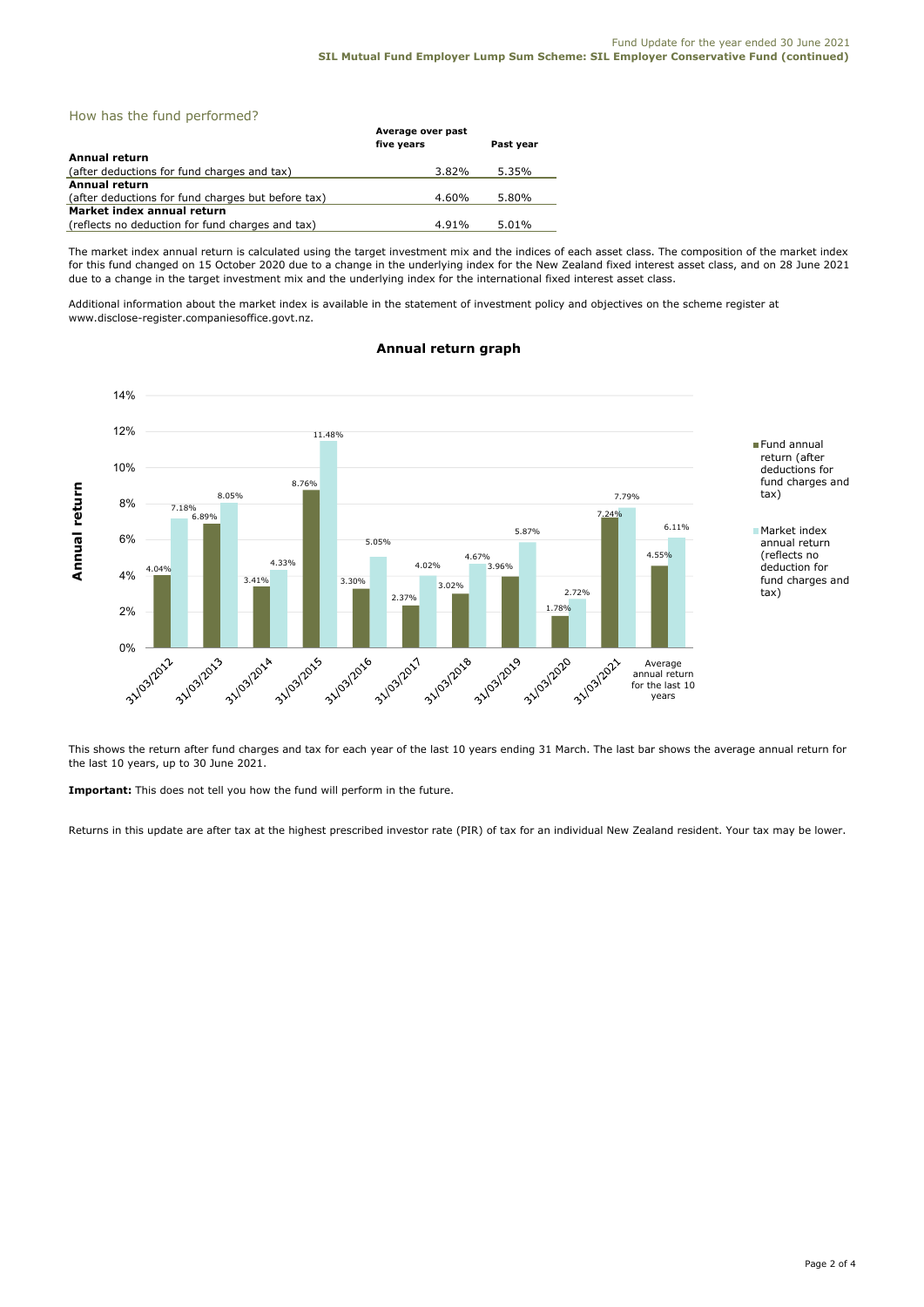# What fees are investors charged?

Investors in the SIL Employer Conservative Fund are charged fund charges. In the year to 30 June 2021 these were:

|                                             | % of net asset value          |
|---------------------------------------------|-------------------------------|
| Total fund charges <sup>1</sup>             | 0.91%                         |
| Which are made up of:                       |                               |
| Total management and administration charges | $0.91\%$                      |
| Including:                                  |                               |
| Manager's basic fee                         | 0.80%                         |
| Other management and administration charges | 0.11%                         |
| <b>Total performance based fees</b>         | $0.00\%$                      |
|                                             | Dollar amount per<br>investor |
| <b>Other charges</b>                        |                               |
| Membership fee                              | \$0                           |

Investors are not currently charged individual action fees for specific actions or decisions (for example, for withdrawing from or switching funds).

Small differences in fees and charges can have a big impact on your investment over the long term.

### Example of how this applies to an investor

Sarah had \$10,000 in the fund at the start of the year and did not make any further contributions. At the end of the year, Sarah received a return after fund charges were deducted of \$535 (that is 5.35% of her inital \$10,000). Sarah also paid \$0 in other charges. This gives Sarah a total return after tax of \$535 for the year.

# What does the fund invest in?

**Actual investment mix<sup>2</sup> Target investment mix<sup>2</sup>**

This shows the types of assets that the fund invests in. This shows the mix of assets that the fund generally intends to invest in.